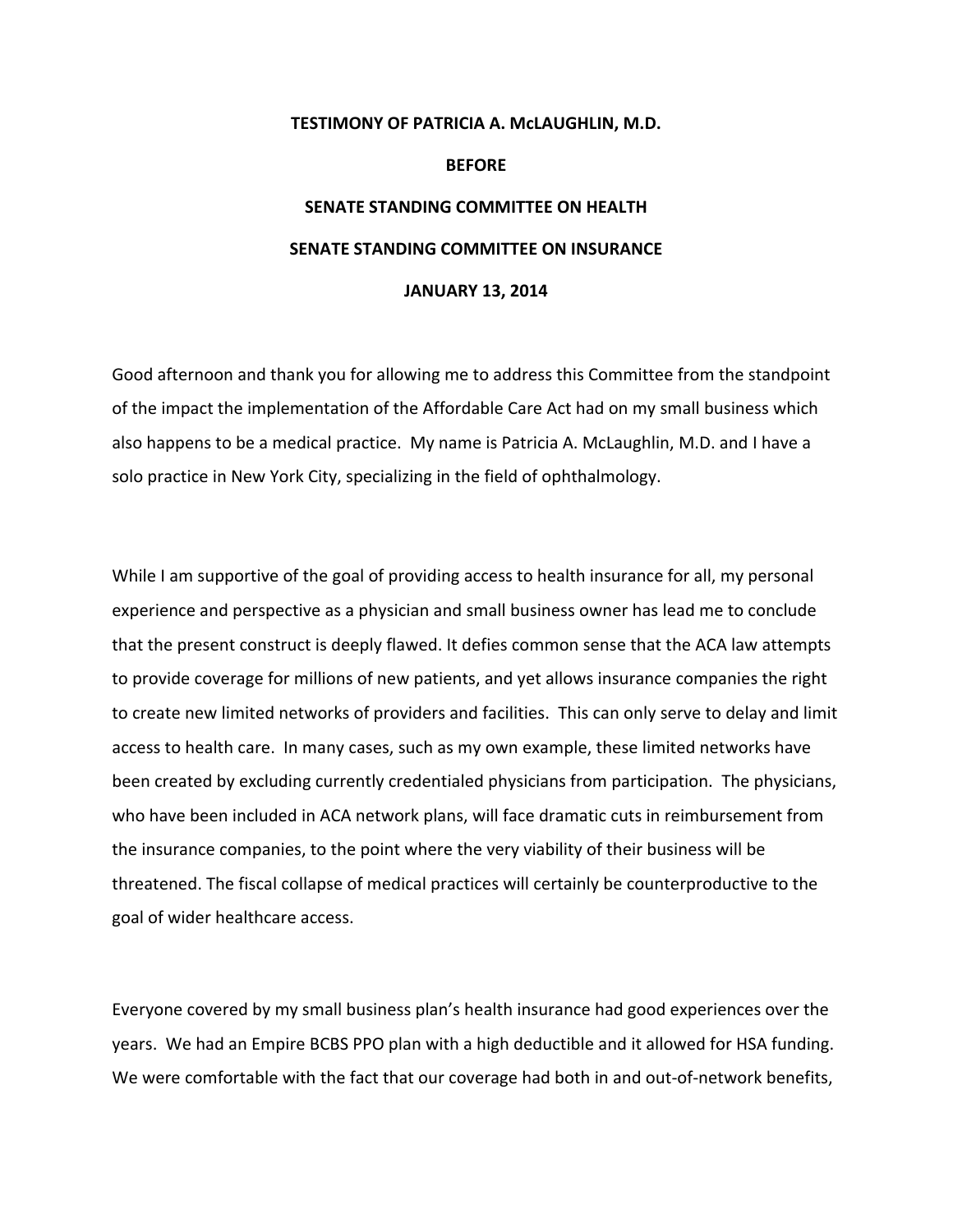as is meant by the PPO classification. Referrals were not required. The participating physician network was robust and rarely was there a need to see a physician out‐of‐network, unless that was by choice. We appreciated the freedom of this choice. I had no intention to change from this health insurance coverage. We renewed year after year and dealt with slight increases in premiums annually.

Our policy's anniversary date was on the first of January. When a letter arrived from the insurance carrier 90‐days prior to the anniversary date, I was shocked to read that the plan was not going to be renewed, as it had been in previous years. To say that the rug was pulled out from under me is an understatement. The reason given was that my plan was not in compliance with the ACA requirements. This was a comprehensive PPO plan from a national insurance company. To this day, I do not understand what may have been deemed deficient by the ACA regulations to prevent it from being 'grandfathered.'

The letter from the insurance company went on to state that they were in the process of rolling out a new plan; one that would be close to what I currently had, and that it would be ACA compliant. Unfortunately, they were not prepared to discuss the new plan with me at that time and that I was to expect a second letter before my anniversary date that would outline the new benefits. In the meantime, I was referred to the New York Exchange Marketplace in case I wanted to explore those options. Within a month, the new plan was revealed in the second letter. Clearly it was not as good as the one cancelled.

The new plan was an EPO, not a PPO. We were to lose the ability to use an out‐of‐network physician or facility, unless we chose to do so outside any insurance involvement. For giving up this significant benefit, I was surprised to learn that the premium would only decrease 2.5% while the in-network deductible for the new plan was going to increase by \$500.00 to \$2500.00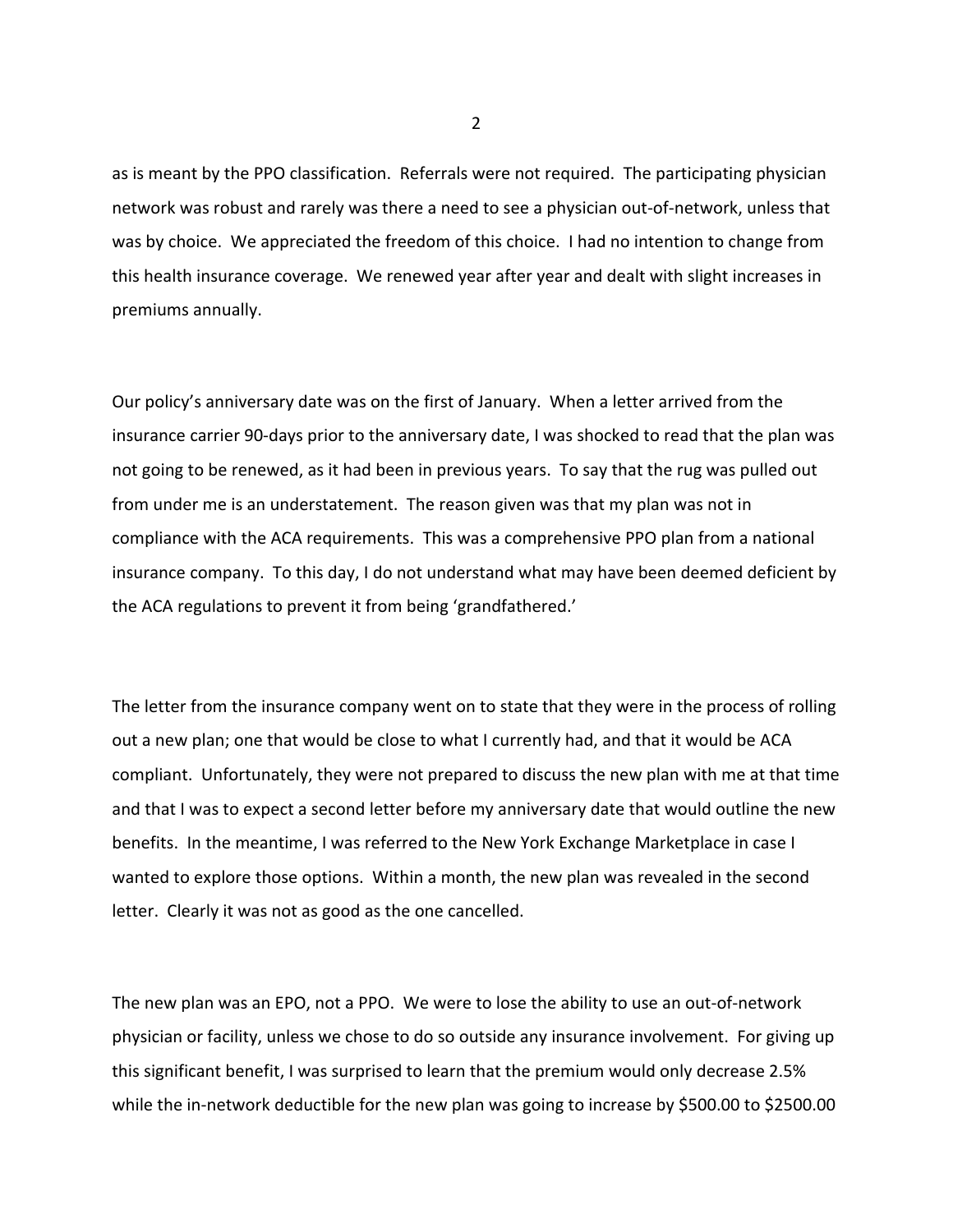representing a 20% increase. The problem with the deductible increasing is that it causes a financial strain on the member and applies to medications, medical office visits for acute and chronic care, laboratory and diagnostic tests, ER visits, physical therapy, etc. After the deductible would be satisfied, the co-insurance cost-sharing was to remain constant at 20%. The other oddity to this new Empire EPO (in-network only) plan was that the company was now going to require referrals to access specialists. Prior to 2014, the Empire EPO plans never required referrals. Only the company's HMO plans had that requirement and those plans cost considerably less than either the PPO or EPO plans. The confounding issue is that the newly rolled‐out EPO (Essential Guided Plus) for small businesses is that it does not follow the 'grandfathered' EPO plan benefits involving network of participating physicians, formulary medications, and the referral requirement.

The real problem with the new plan, and one that most other small business administrators may not have been aware of, was the change in physician network to one with considerably less participating network physicians and a new, more restrictive medication formulary. As a physician, this was something that I was able to see instantly. This new Empire BCBS network was given the name: "PATHWAY." As it turns out, "PATHWAY" is the network to be used for the BCBS Exchange plans and for small business plans in NYS. My employees quickly discovered that they were not going to be able to see their primary care physician or specialists that he recommended, because the PATHWAY network no longer included them. As a matter of fact, I, too, learned that the insurance company, "as per the terms of my contract," would not be offering me, a current EPO/PPO network physician, participation in "PATHWAY, PATHWAY ENHANCED, OR PATHWAY X." However, the insurance company would allow me to remain in their previous network that currently insures larger businesses, self‐funded corporate plans, federal employees, and certain union plans that received a pass extension for another year (such as the 32 BJ Union employees). The irony is that, as a physician, I was not allowed to participate as a network provider of care in the very insurance that the company felt was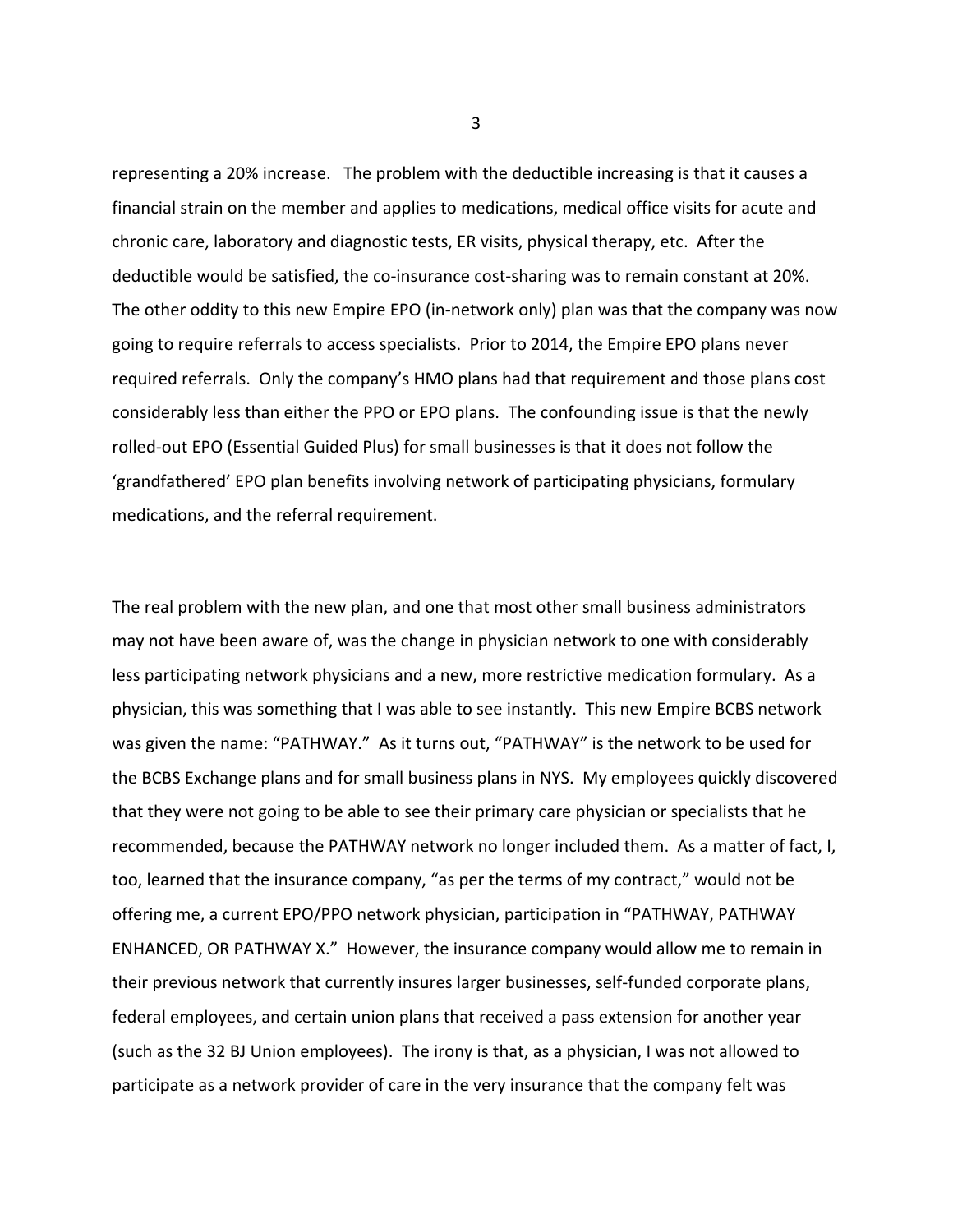equivalent to the cancelled plan and was to be the insurance for my small business as of 1/1/14. I ask: "Why is one EPO plan discriminated against and given such inferior benefits compared to 'grandfathered' EPO plans within the same insurance company?"

At no time did the insurance company indicate that this new plan for my small business was part of "The Exchange." I was told that if I wanted to roll-over into this new plan, no further action was required on my part. New insurance cards would be sent out and a new benefit manual would be forthcoming. Interestingly, now that we have passed the first 10‐days of January, none of us have received new insurance cards or the new benefit manual. Should we need to access care, we don't even know our new member ID numbers. Furthermore, if we went to see one of our previous physicians, and they saw us without the new card, they would not know that we are restricted to the "PATHWAY' network or that we needed a referral to see a specialist. The claim would be denied if filed by a non-participating physician. Essentially, we would be liable for the cost of medical care and since it would be outside the participating network, this cost would not apply against the deductible or out‐of‐pocket maximum. Since I was an existing subscriber and not a last minute enrollee, there is no reason for such poor preparation and lack of readiness on the part of the insurance company. Doctors and patients are going to be adversely affected by this negligence. Members need their insurance cards, and the medical community needs to see these cards to verify insurance eligibility and to file the claim with the insurance company.

I am further outraged to learn from the insurance automated system, that this new plan identifies my group as a "healthcare Exchange member." Previously, I had a small business plan obtained through a broker. I never asked to be part of "The Exchange" or to have limitations placed upon my choice of participating physicians or to have a more restrictive medication formulary.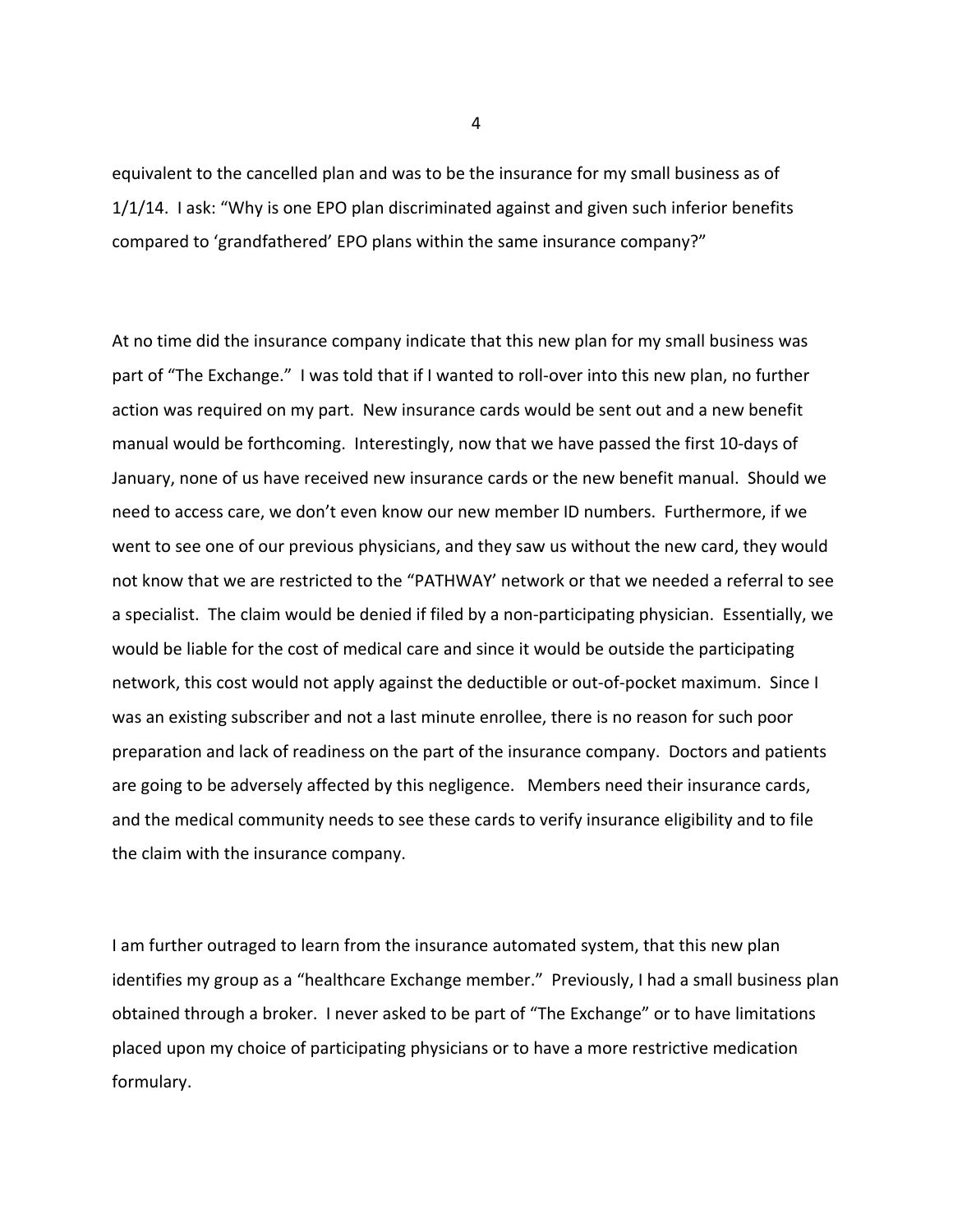Now from the standpoint of this plan being called an "EPO" how is any physician's office going to be able to differentiate over the telephone, as a patient calls in to schedule an appointment, a new "EPO" from a "grandfathered EPO?" My office staff and I will likely be met with patients not having new member ID cards and won't be able to reassure the patient if I am participating or not in their particular EPO plan. This system is intolerable and something must be done to protect both the patient and the physician from such a confusing situation. It defies logic that the insurance company is cherry picking participating physicians and assigning them to EPOs from different sub groups (Exchange vs. non‐Exchange).

Also from a medical business standpoint, the 90‐day grace period is problematic. Certainly, there must have been good intentions to allow Exchange patients the ability to fall behind in premium payments and to protect them from losing their insurance. However, in all fairness to the medical community, then we, too, need to be protected when we are seeing a patient in the grace period. Real‐time adjudication is absolutely needed. This protection is given to pharmacies as they know at the time the medication is dispensed, the amount of deductible or co‐insurance needed to be collected from the patient. I must request that this help be extended to the medical community, not only for the 90‐day grace period, but for any patient with an unsatisfied deductible. As a small business, we also have to cover overhead expenses and be fiscally responsible to our creditors. If an account receivable gets out of control, the office may well run in the red and ultimately close operations. This would be a great disservice to the community as a whole.

From the patient perspective, greater transparency is needed. While many ACA plans seem to emphasize reduced monthly premiums, they also include very high annual deductibles. The financial responsibility for payment of these "first dollar" amounts will greatly burden patients,